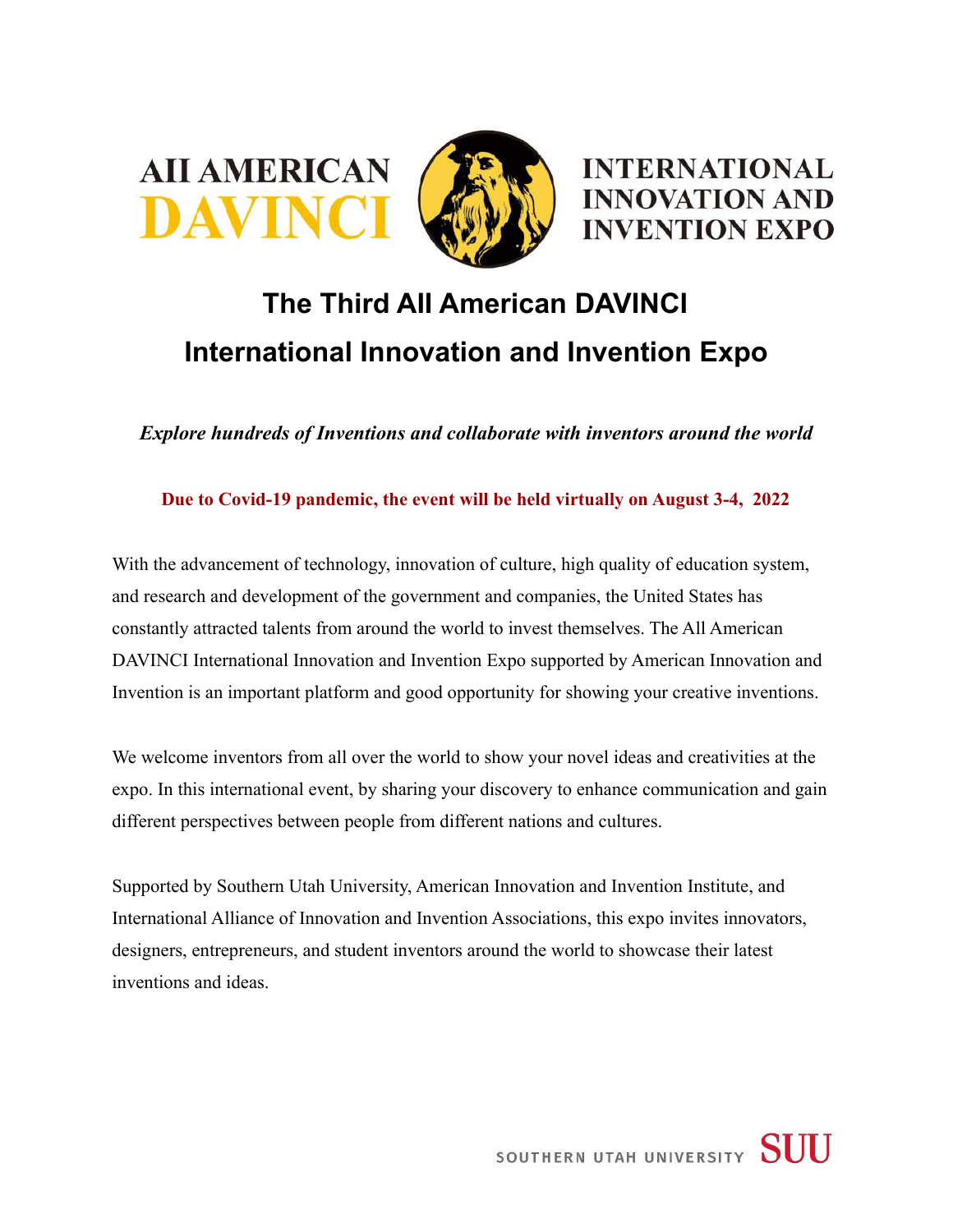





- Expo Organizers: Southern Utah University, American Innovation and Invention Institute, International Alliance of Innovation and Invention Associations
- Dates:  $8/3 8/4/2022$  (Posters display on  $8/3$ )
- Location: Southern Utah University (Virtual Event)
- Address: 351 W. University Blvd, Cedar City, UT84720, USA
- Application Deadline: registration form and poster should be sent by email before 6/30/2022
- Groups: Adult (over 19 years old), Youth (under 19)
- Maximum number of inventors for each registration: 6 inventors
- Winner will be awarded a gold, silver or bronze medal
- Please send us your invention's poster (A1 portrait)



- (Optional) Video or PowerPoint presentation is limited to 2 minutes.
- Contact Kaili Brown for registration details [kailibrown@suu.edu](mailto:kailibrown@suu.edu)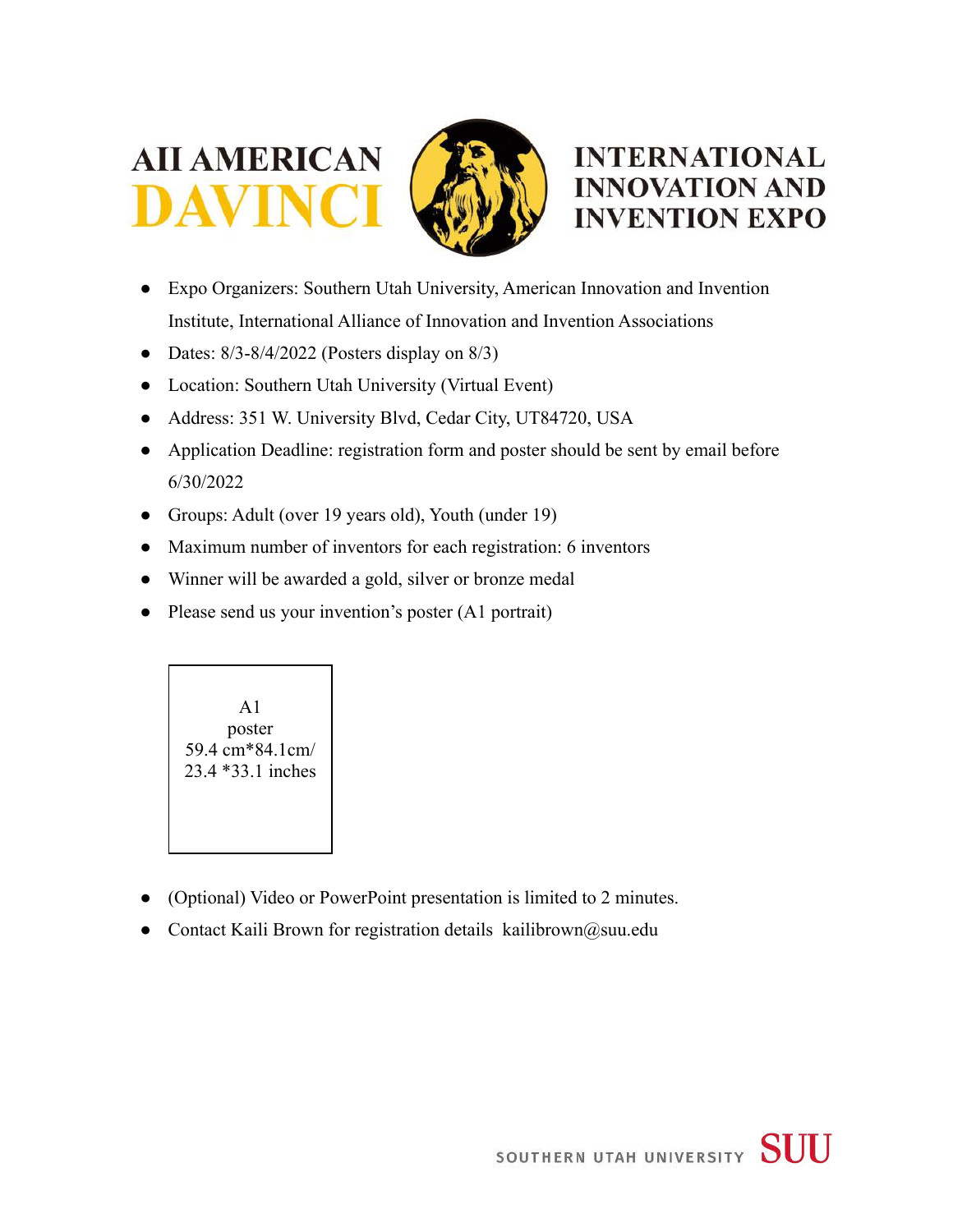





## **List of Categories:**

- 1. Aviation, Aerospace Industry
- 2. Medicine, Surgery, Hygiene, Medical Products, Health Care, Long Term Care
- 3. Agriculture, Horticulture, Gardening, Forestry
- 4. Food Industry, Restaurant Equipment
- 5. Biotechnology and Life Science
- 6. Construction, Construction Materials, Building, Architure, Civil Engineering, **Woodwork**
- 7. Furnishing, Interior Architecture
- 8. Commercial, Industrial and Office Equipment
- 9. Household Equipment, Heating, lighting
- 10.Technology of New and Renewable Energy
- 11. Pollution Control and Environment Protection
- 12.Removal and Recycling of Wastes
- 13.Clothing, Textiles, Machines and Accessories
- 14.Goods, Gifts
- 15.Mass Media
- 16.Education, Teaching Methods and Materials, Art Materials, Musical Instruments
- 17.Mechanics, Engines, Machinery, Tools, Industrial Processes, Metallurgy
- 18.Electronic, Electricity, Computer Science, Videos, Telecommunications
- 19.Clocks, Watches, Jewelry
- 20.Optics, Photography, Cinematography
- 21.Security, Rescue, Alarm
- 22.Ironware, D.I. Y.
- 23.Transport, Motor Vehicles, Ships
- 24.Cosmetics, Paramedical, Health
- 25.Sport, Leisure
- 26.Publicity, Printing, Packaging, Advertising
- 27.Games, Toys
- 28.Miscellaneous

SOUTHERN UTAH UNIVERSITY SUU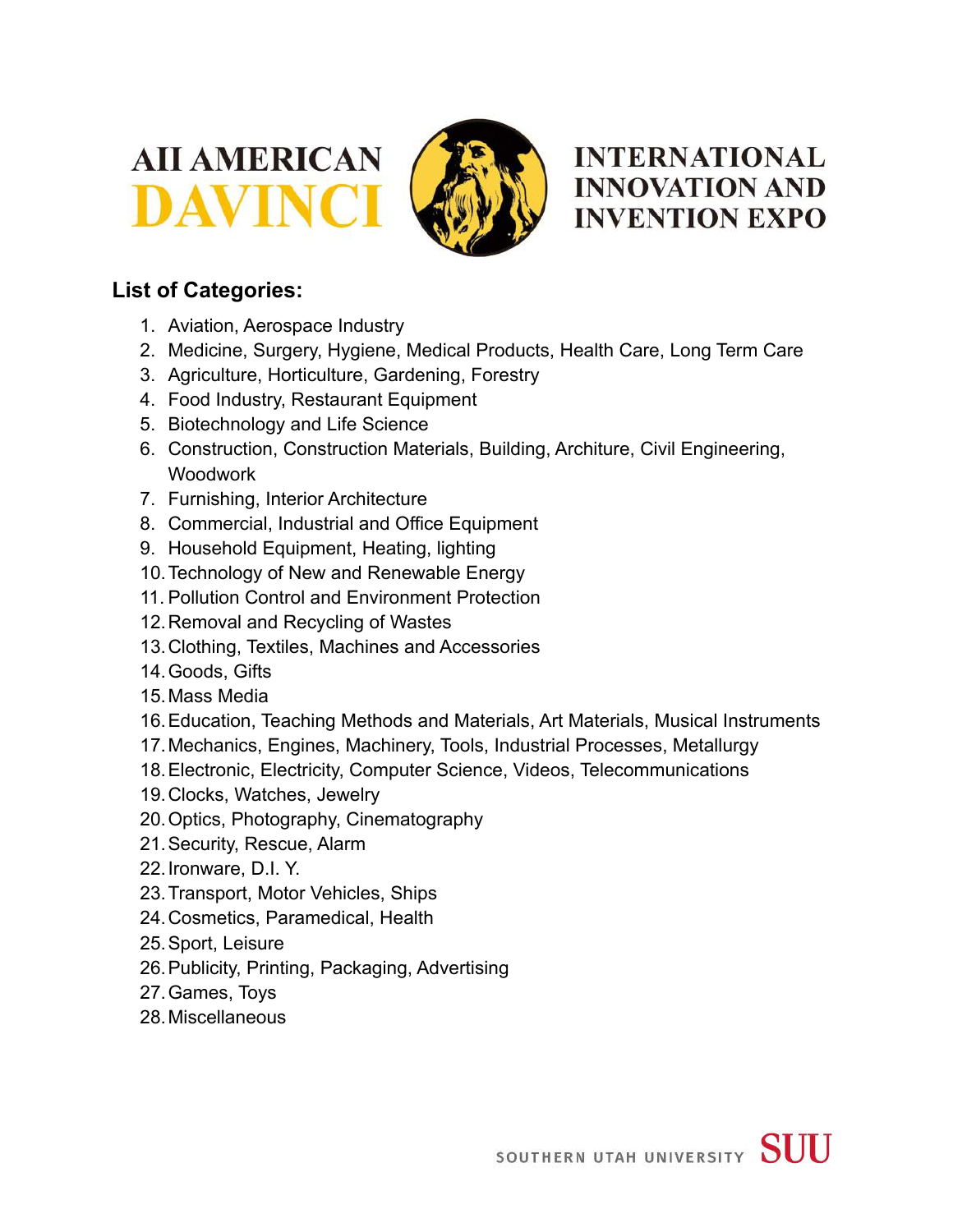



**INTERNATIONAL INNOVATION AND INVENTION EXPO** 

## **REGISTRATION FORM**

- Title of Invention/ Innovation:
- Name of Inventor (Inventors) :
- Name of Supervisor/ Teacher Particulars:
- Representative Organization/ Institution:
- Country:
- Contact Information

Name:

Address and Post Code:

Tel:

E-mail:

WhatsApp / LINE:

- Categories of Innovation/ Invention:
- Description of Innovation/ Invention. (Within 5 lines)
- Have you applied for a patent for your Invention/ Innovation? If yes, what is Patent No.?